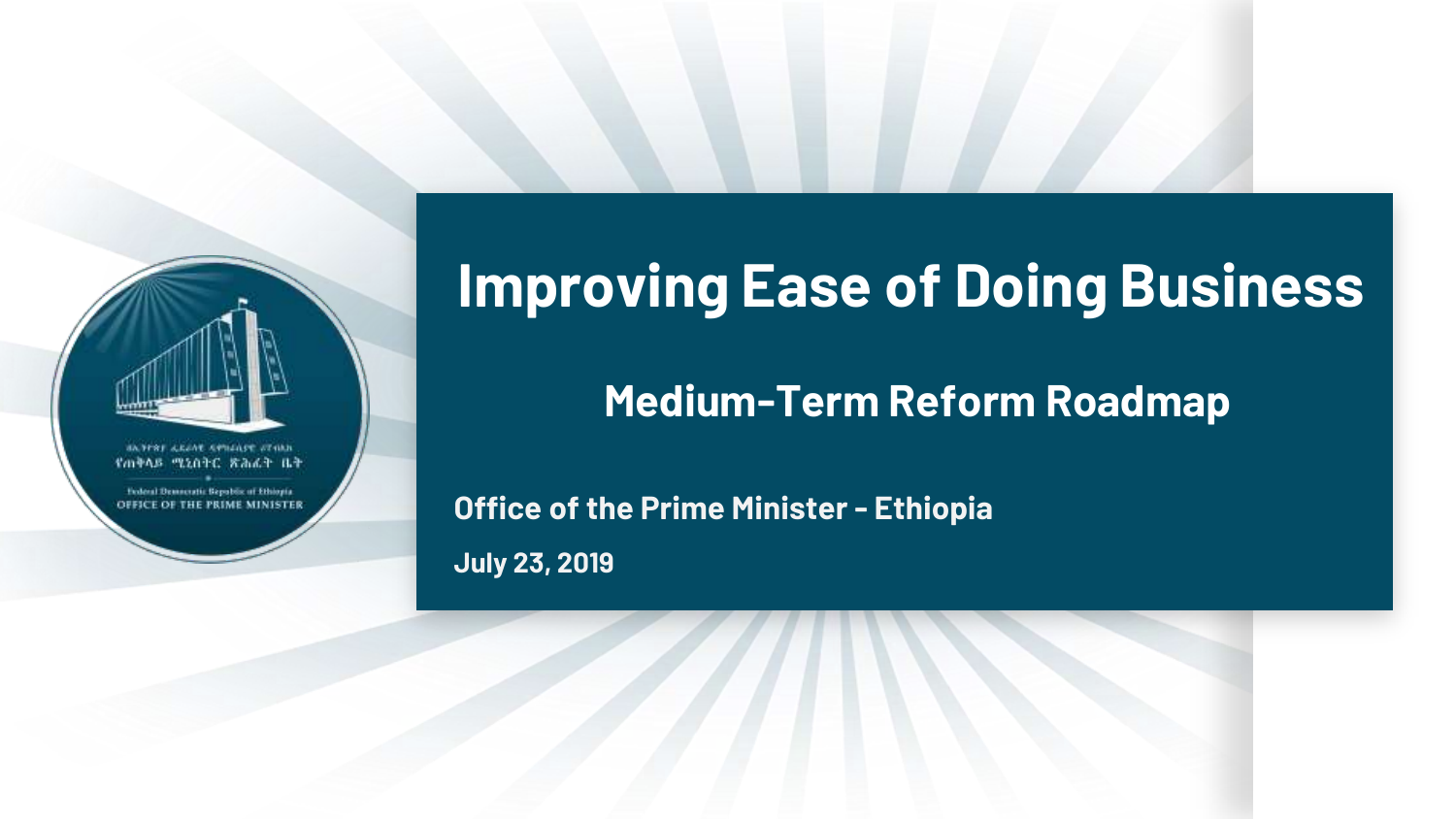### **Improving the ease of doing business is an integral part of the national economic competitiveness and job creation agenda**

#### **Improving the ease of doing business advances:**

- Entrepreneurship and **new startups**
- **Formalization** of businesses
- **Competitiveness**/productivity of local businesses
- **Investment** attraction and retention
- More and better **jobs** creation
- **Transparency** and accountability in public service delivery
- Efficient tax administration/domestic **revenue mobilization**



**Vision:** Placing Ethiopia among the **TOP 100 DB** ranking Countries in 2021

**1**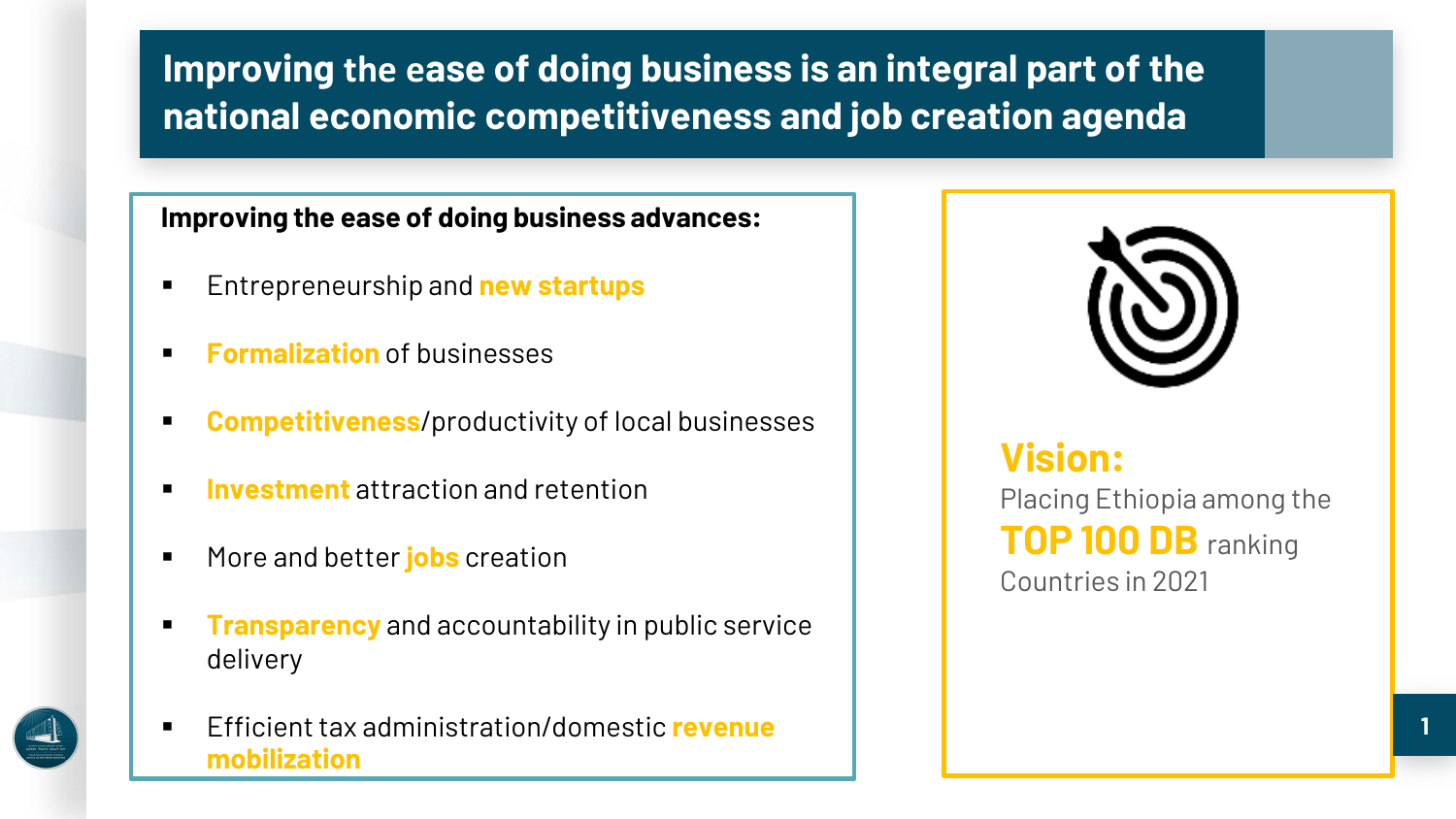## **Short-term reforms: key highlights**

- **8 new laws and 40 procedural and administrative reforms** were enacted in 5 months
- Having **high-level reform leadership** at PMO and in each Ministries**, clearly defined reform agenda**  and regular **progress tracking** mechanism helped to drive the reform agenda
- **Short term reforms focused on quick wins (laying the ground for a more ambitious medium & long term reforms)**
- Some of the legal reforms were approved **after the end of April deadline** and will count next year
- Reforms need to be **fully implemented (as verified by the private sector) to have an impact on DB ranking**

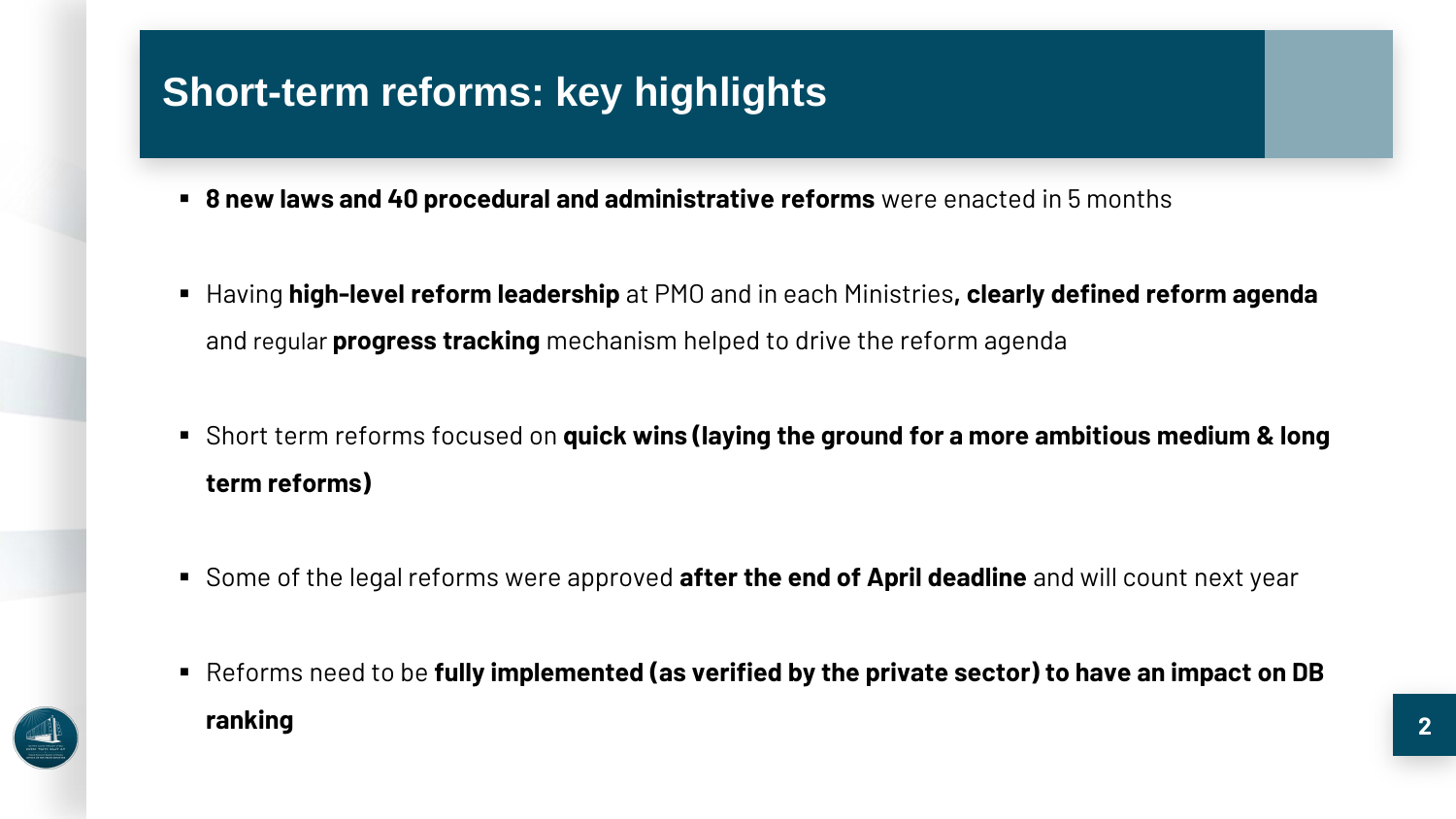## **Short-term reforms: reform achievements**



- Company name publication requirement removed
- Lease/rental agreement requirement removed
- OSS at MOTI (covering tax and authentication) created
- Legal base for the application of software replacing cash register machine created



- Electronic single window system piloted
- Deferred payment; pre-arrival & advance ruling implemented
- Number of documents required for import & export reduced by 4 (12-10 for export; 11-9 for import)
- Risk level for both import & export improved (more yellow & green) reducing the need for physical inspection



E-certificate of origin implemented



#### Directive to include MFIs and leasing companies in to NBE credit registry system adopted

- Credit information system coverage expanded from 0.4% to over 5% of adult population
- Movable properties security rights proclamation approved



- E-filling & e-payment on gradual expansion beyond large tax payers (2,800 e-filling, 25% medium tax payers)
- Tax payment through banks implemented
- Dedicated medium tax payers branch opened in A/A
- Risk-base VAT refund system introduced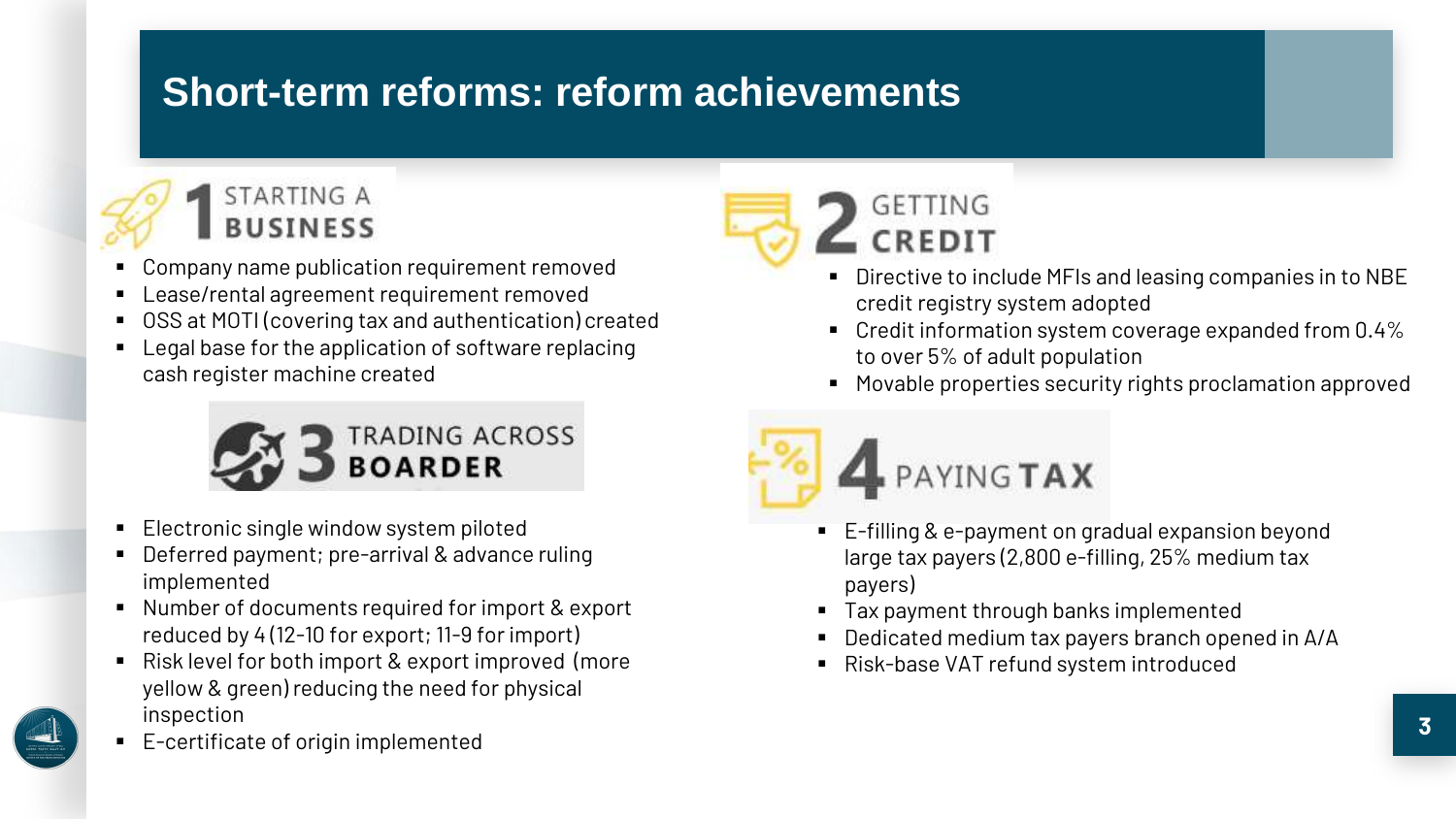## **Short-term reforms: reform achievements**

# DEALING WITH

- Online construction permit application platform piloted
- Registered professionals for verifying plans; inspection and supervision hired
- Directives issued to:
- Set time standard to connect to water (3 days) & sewerage (12 days) for commercial & industrial clients
	- Reduce time to get planning consent from 3 days to 45 minutes
	- Reduce the maximum number of days for review and approval of plan to 13 from 21 days







- Digitalization of majority of title deed 77.4% scanned & 22.8% fully digitalized
- Land plot fully digitalized
- Document requirements, land transactions and disputes availed online
- Notification period on transaction reduced from 30 to 7 days
- Time to get tax clearance reduced to 1 day
- Commercial benches expanded (additional 2 benches established at FFIC)
- **Commercial bench procedure code enacted setting** time standard for court events and introducing new case management systems
	- Effective tariff information availed online
	- Working procedure revised to reduce number of documents required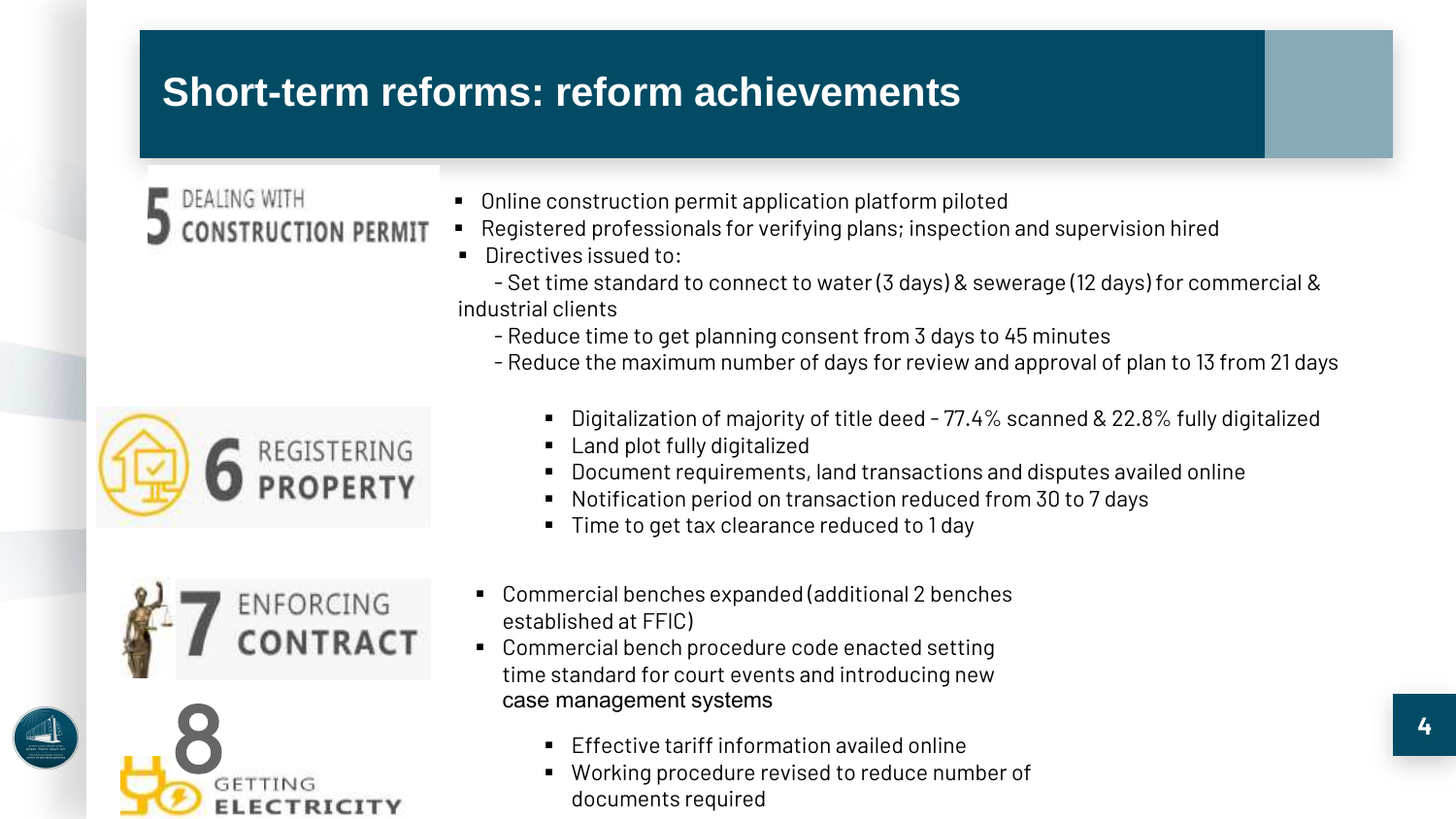## **Moving from short to medium-term**



- **Medium and long-term reform action points slight revised** based on results and learnings so far
- As we move into medium-term action items, there is high need to focus on:
	- **Full/effective implementation** of short-term reforms
	- **Deeper and high-impact reforms** that significantly reduce time & cost

(*process streamlining/reengineering, use of ICT solutions etc)*

- All reforms **must be implemented by 31 December, 2019**
- **Communicating reforms to all users and soliciting feedback** is vital to

socialize reforms and take corrective actions, as needed.

**Indicator on public procurement** may be included in DB score by 2020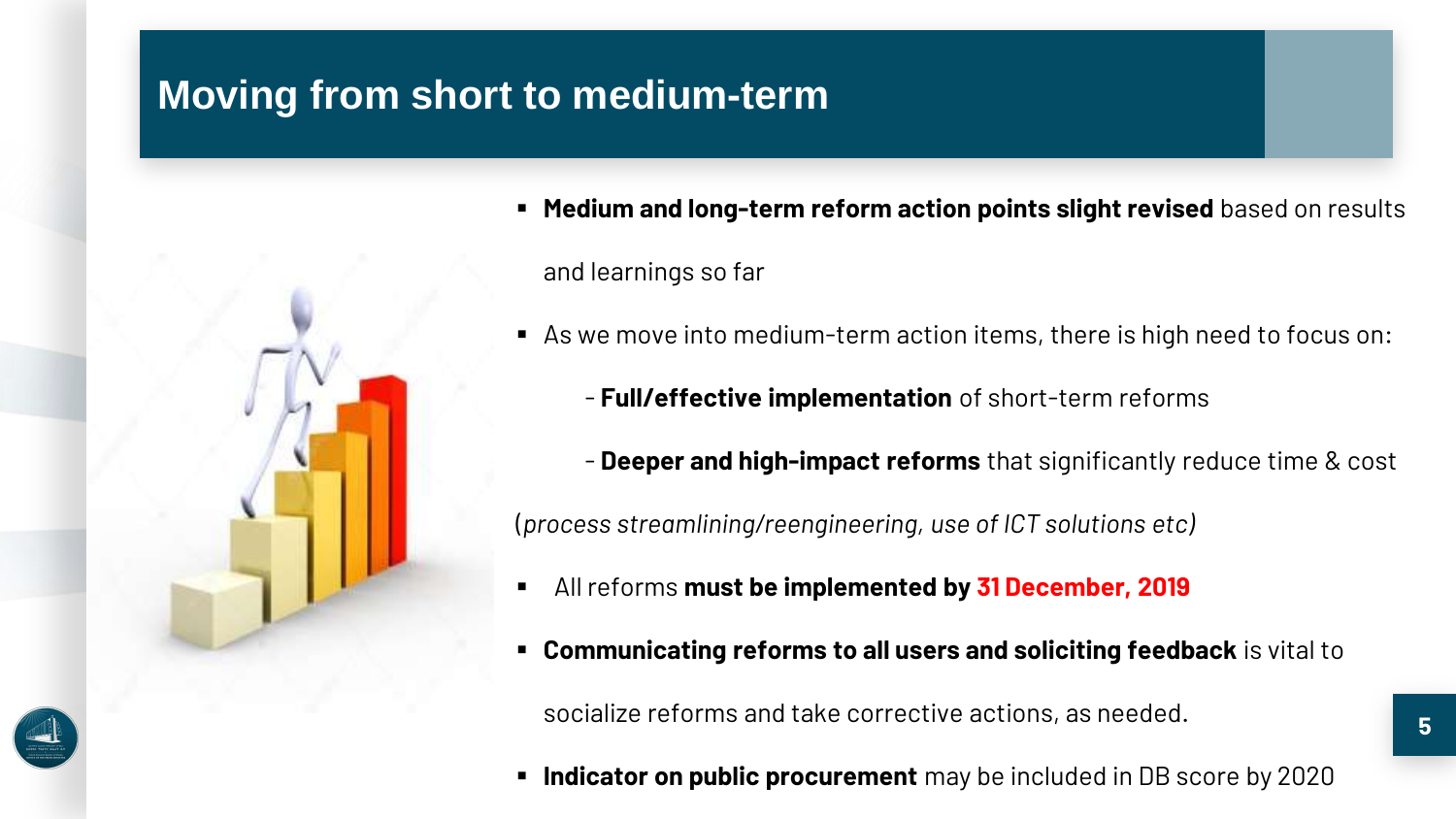### **Timeline – DB Cycle**



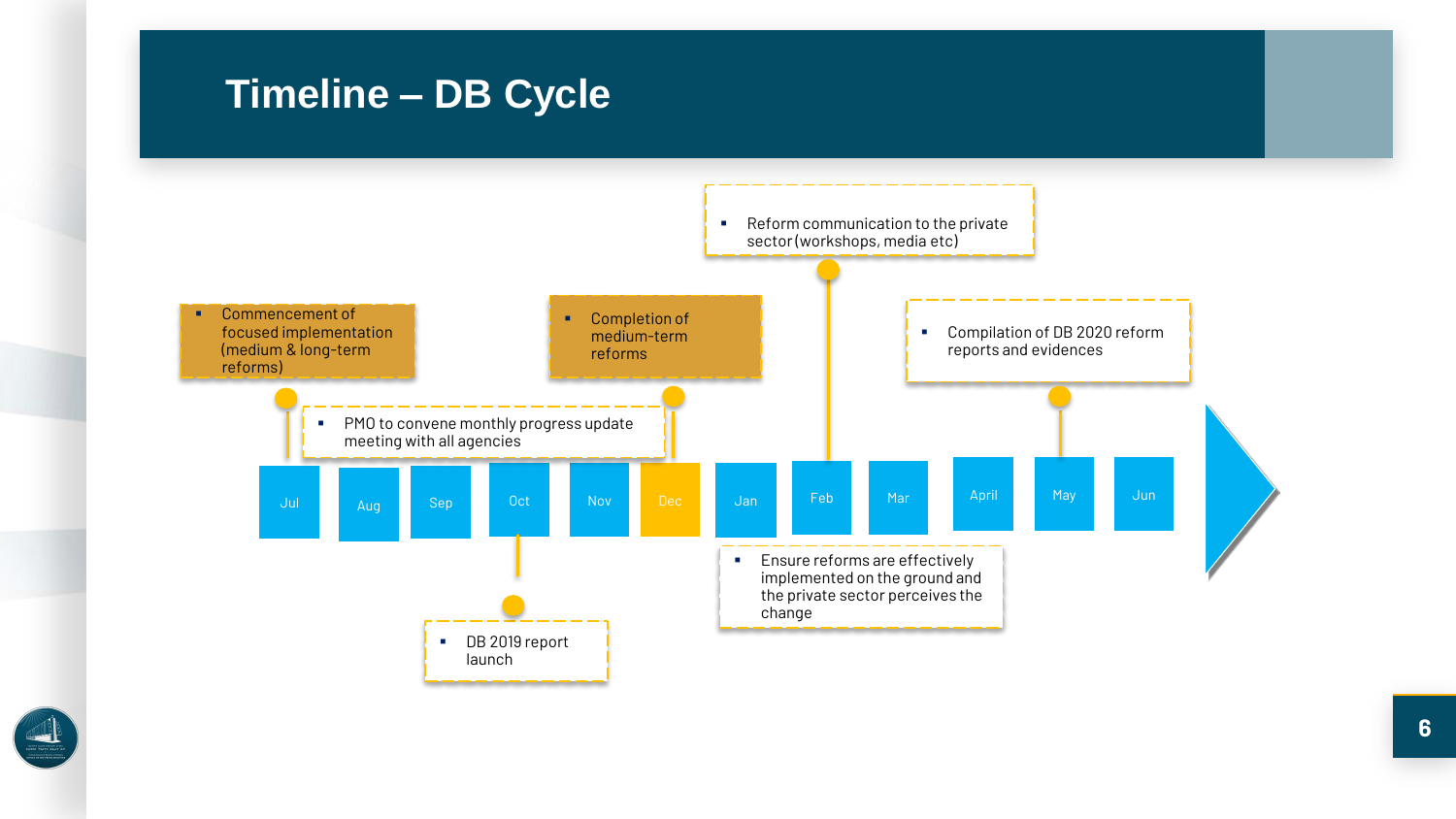## **Regular follow up mechanism will continue to be instrumental to implement deeper and more ambitious reforms**



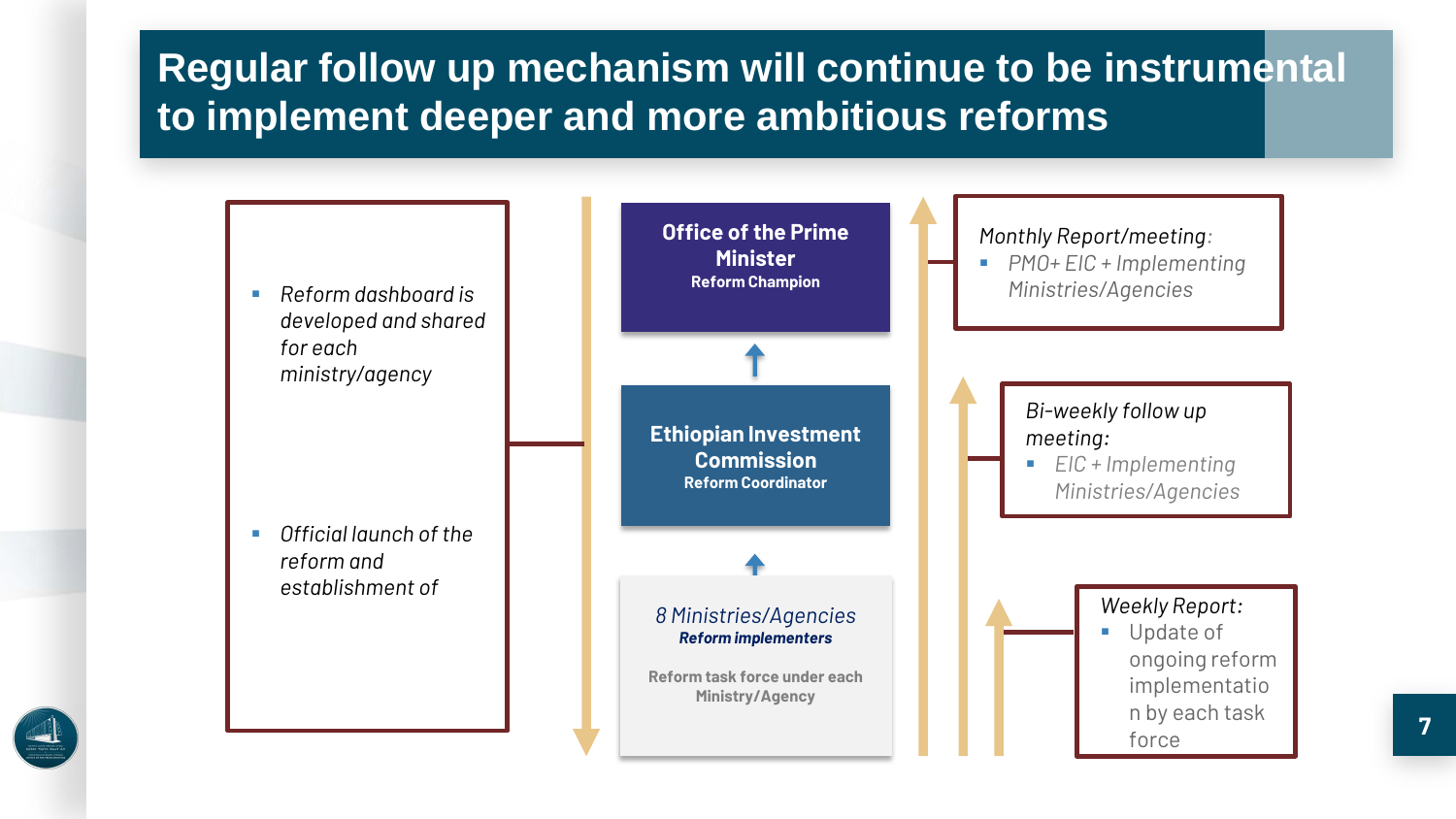

- $\triangleright$  Include online name reservation/ approval system;
- Linked with relevant government agencies involved in business licensing;
- $\triangleright$  Should be a two-fold process for user (application & license)
- Reduce number of procedures from 11 to 5 and days from 32 to 4 by:
	- Merging TIN, VAT & pension registration

**Long term**

- Merging issuance of business license & commercial registration
- Eliminate/delegate MOTI to authenticate AOA & MOU
- Fully implement regulatory changes (remove lease agreement; newspaper publication of trade name & one stop shop services at all levels – both at HQ and sub-city levels)





Reduce number of procedures from 5 to 2 & days from 4 to 1 (limit procedure to application for a business license & acquire VAT, TIN & business license)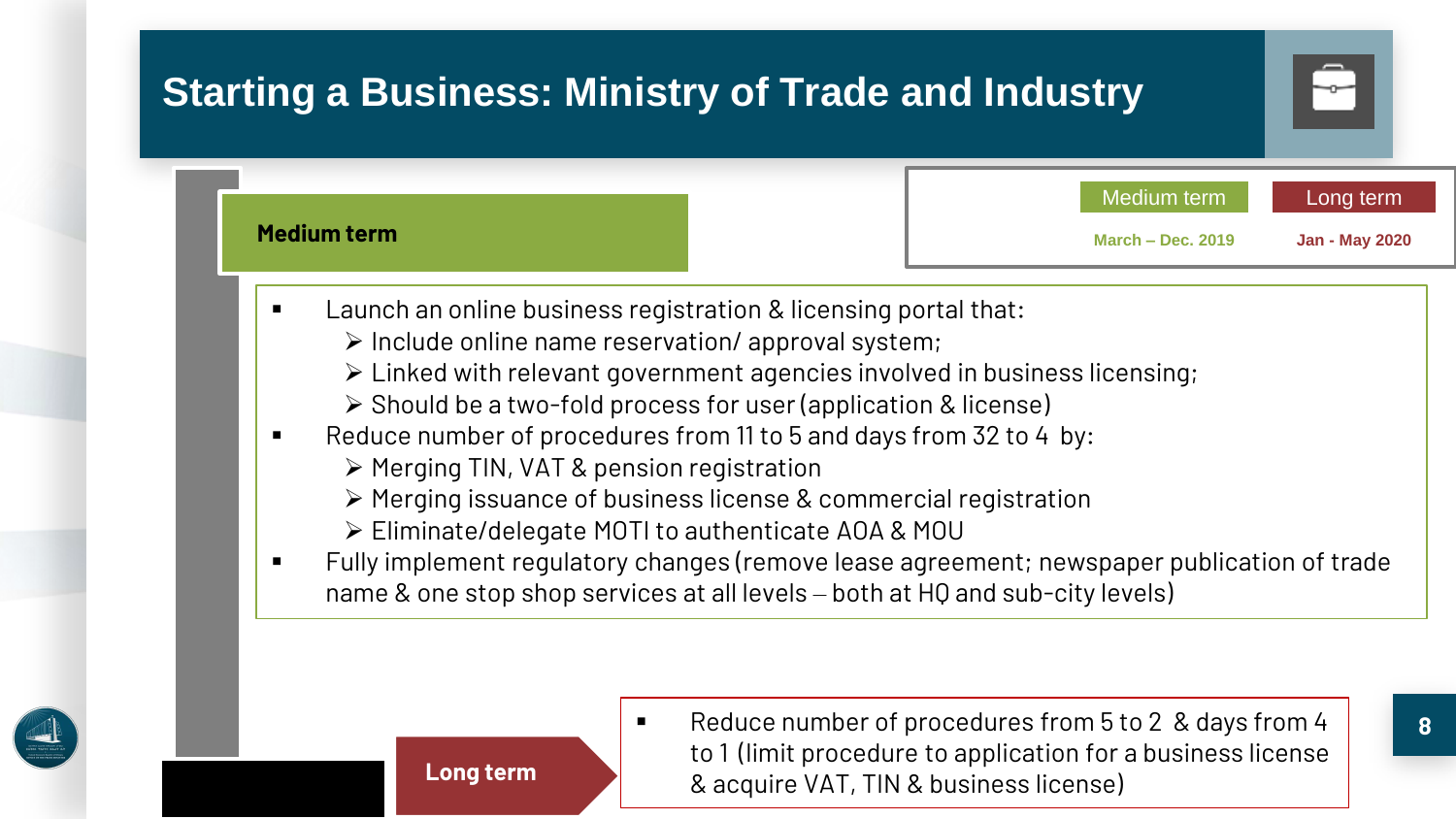





 Expand credit information system – considering PPP and other private modalities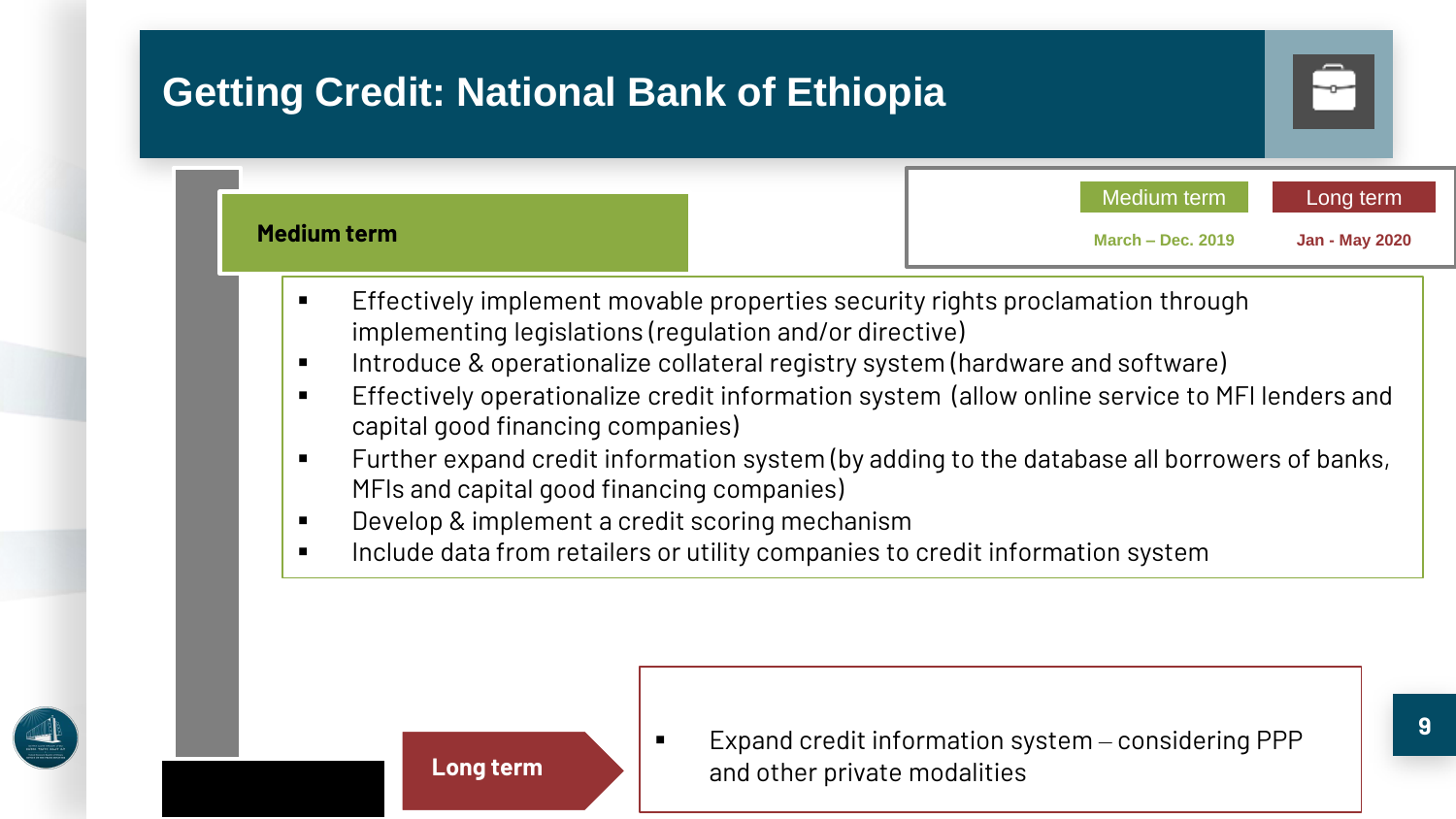

- Increase coverage of e-filling & e-payment to 100% of incorporated medium tax payers in Addis Ababa for all types of taxes (promote the use of e-filing/payment and increase taxpayer outreach)
- Introduce mobile payment & cover 30% of small tax payers for all types of taxes
- Fully automate tax payment through bank by removing requirement to bring slip to tax office
- Reduce time to obtain VAT refund by at least 90% from current average of 48.7 weeks
	- $\triangleright$  Include medium tax payers in the threshold for immediate payment or
	- $\triangleright$  Introduce deferred payment of VAT on capital purchases



- **EXECT** Replace cash register machine with software for printing VAT invoice for all tax payers
- **Enforcement of a compulsory online tax filing and payment** mechanism where
	- $\triangleright$  Large & medium tax payers use e-filling & e-payment with a back-up of payment through banks
	- $\triangleright$  Small & micro tax payers can use mobile payment with a back-up of payment through bank

**Long term**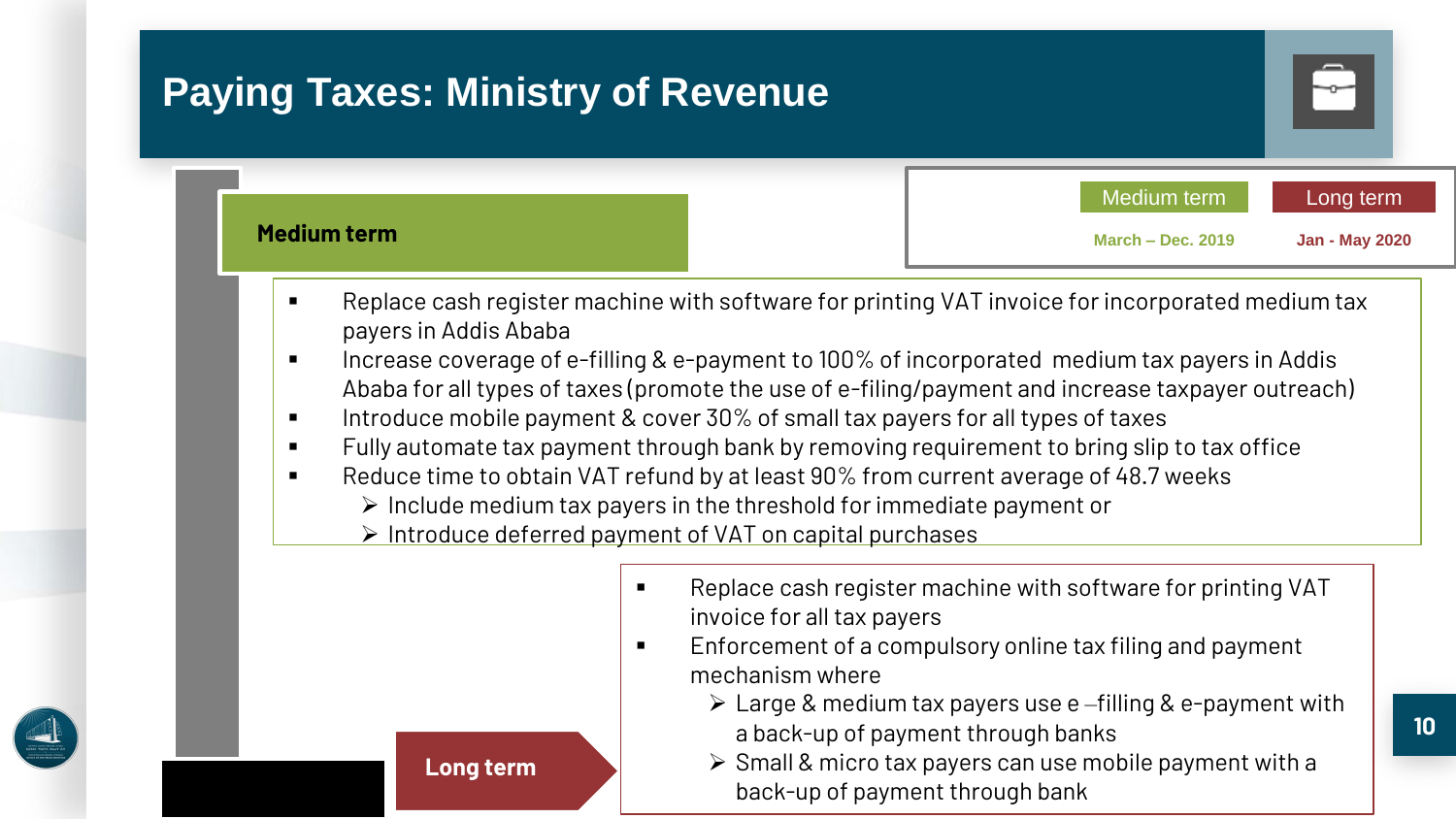

- Fully implement ESW including electronic submission and processing and involving all agencies
- **Approve & implement new customs service charges regulation**
- Eliminate mandatory hiring of clearing agents for all exporters (revise regulation on clearing agent)
- **EXECT** Reduce physical and documentary inspection for import and export:
	- $\triangleright$  Import/spare parts: reduce red from 33.6% to 15%, increase yellow from 39% to 50%
	- Export/coffee: reduce yellow from 100% to 25%
- Reduce number of checkpoints at the Ethio-Djibouti transit route from 3 to 1
- **IMPLEMENT COORDINATED & risk-based inspection by boarder agencies (Ministry of Agriculture for coffee)**
- **IMPLEMENT IMPLEMENT IMPLEMENT IMPLEM** Implements for exporters at own premises
- **EXECT** Reduce cost of domestic transportation through competitive private sector participation
- **Pilot deeper efficiency enhancing reforms on coffee & spare parts**

- **Ensure ESW covers electronic payment**
- **Investment in port infrastructure to improve efficiency**
- Remove export bank permit procedures for major exports (pilot with coffee) by fully implementing post export audit

**11**



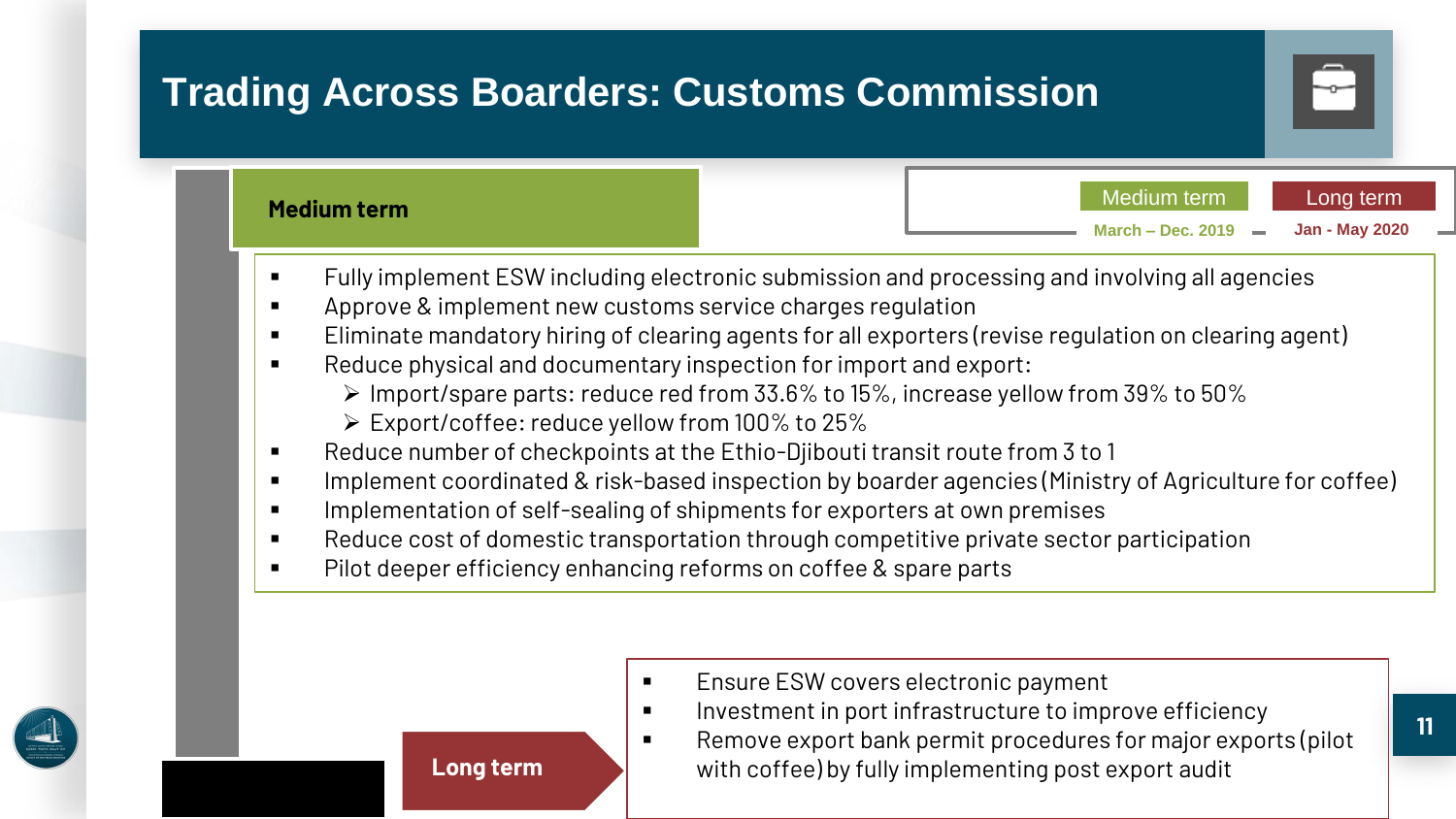## **Dealing with Construction Permits: Addis Ababa City Administration** Medium term Long term

- Fully implement compulsory online system including
	- $\triangleright$  Planning consent application & approval
	- Application for construction permit including submission of all required documents (neighboring consent & mortgage clearance)
	- $\triangleright$  Fee collection, follow up & issuance of construction permit certificate
- Single application regime: include application for water and sewerage connection in the application for construction permit
- **Develop & implement GIS for cost estimation to connect water & sewerage**
- Full implementation of new service standard issued by AAWSA which reduced time to connect to water (3 days) and Sewerage (12 days) for business and commercial clients
- **Effective implementation of revised directive 1/2011 which include** 
	- $\triangleright$  Risk-based inspection

**Medium term**

- $\triangleright$  Reduce plan approval time to 13 from 21 days
- $\triangleright$  Planning consent to 45 minutes from 3 days





**Eliminate site inspection through full implementation of** GIS for cost estimation to connect water & sewerage

**March – Dec. 2019 Jan - May 2020**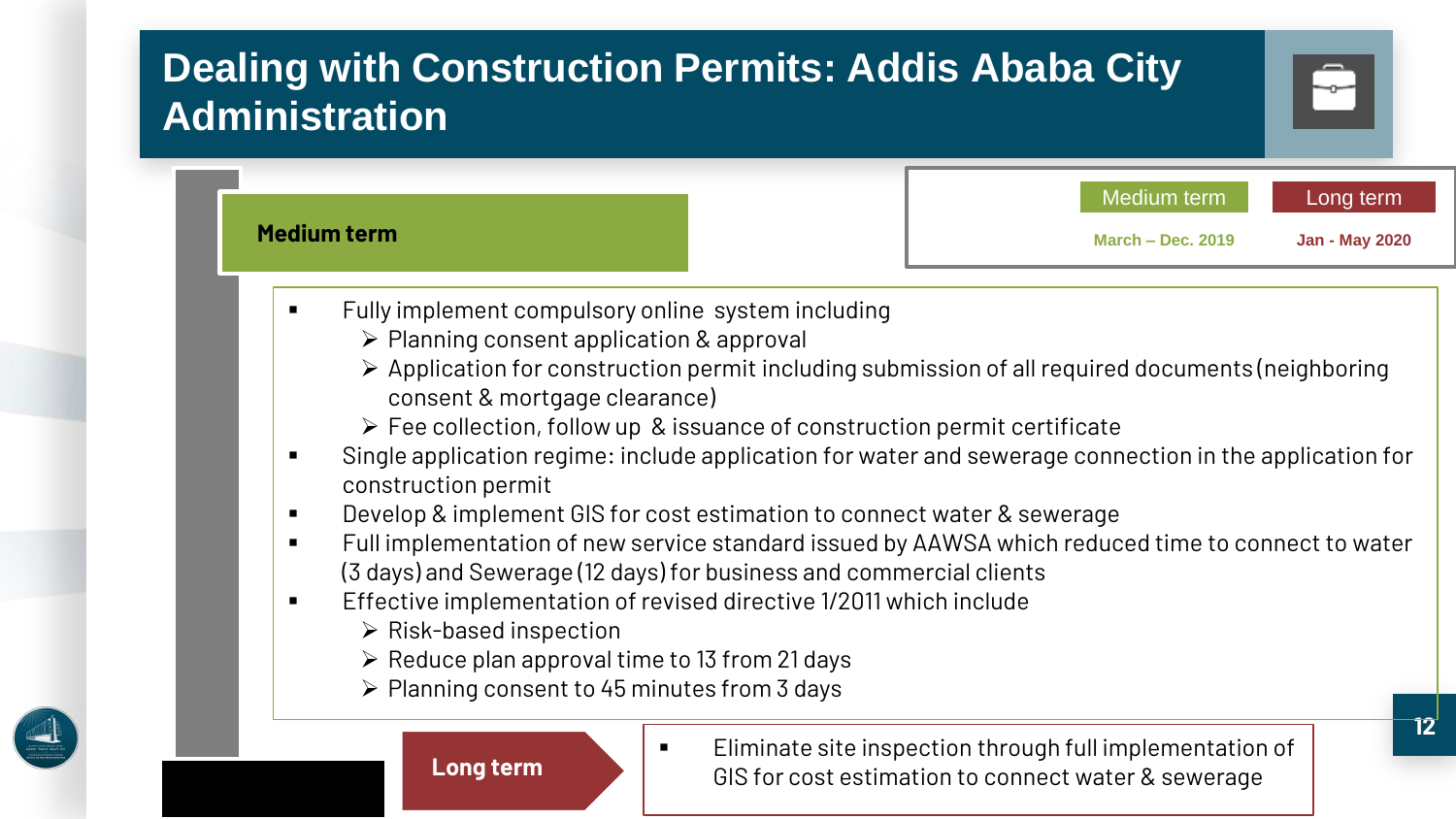

- Application, document submission, payment, follow up & transfer title deed
- Continue updating publication on land dispute & transaction
- **Effectively implement revised service standard (reduce time for property transaction to 16 from** 52 days)
- Effectively implement agreement between Ministry of Revenuer & Land Registration & Information Agency to reduce the number of days to get tax clearance (procedure no. 3) from 14 days to 1 day







**Enforce 100% compulsory online property registration** services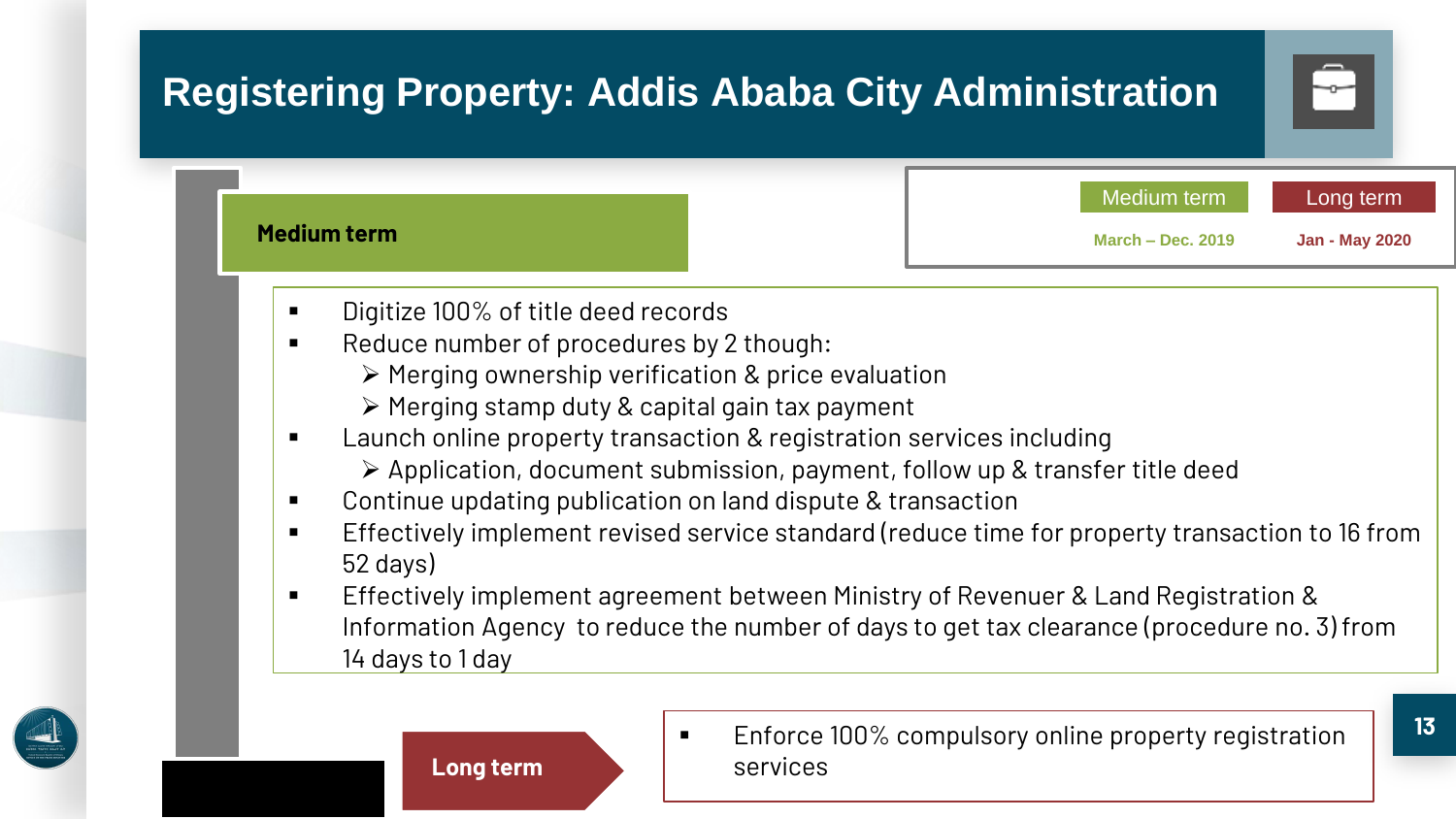| <b>Getting Electricity: Ethiopian Electric Utility</b> |                                    |                                    |
|--------------------------------------------------------|------------------------------------|------------------------------------|
| Medium term                                            | Medium term<br>March $-$ Dec. 2019 | Long term<br><b>Jan - May 2020</b> |

- **Introduce compulsory online application and follow up/tracking to get electricity connection**
- **Introduce automated tool to measure frequency & duration of interruption**
- **Develop GIS to eliminate site visit**
- Reduce the time it takes for connection by 75% (current average: 60 days Vs 15 in Rwanda).
	- $\triangleright$  Outsourcing connection and installation work to private companies or alternative mechanism to achieve above target
- Effectively implement the revised procedure which:
	- $\triangleright$  Reduced number of documents required for applying for connection
	- $\triangleright$  Reduced number of days for connecting to electricity







- **IMPLEMENT GIS and replace site visit**
- **Allow for compensation to customers where** outages exceed a certain cap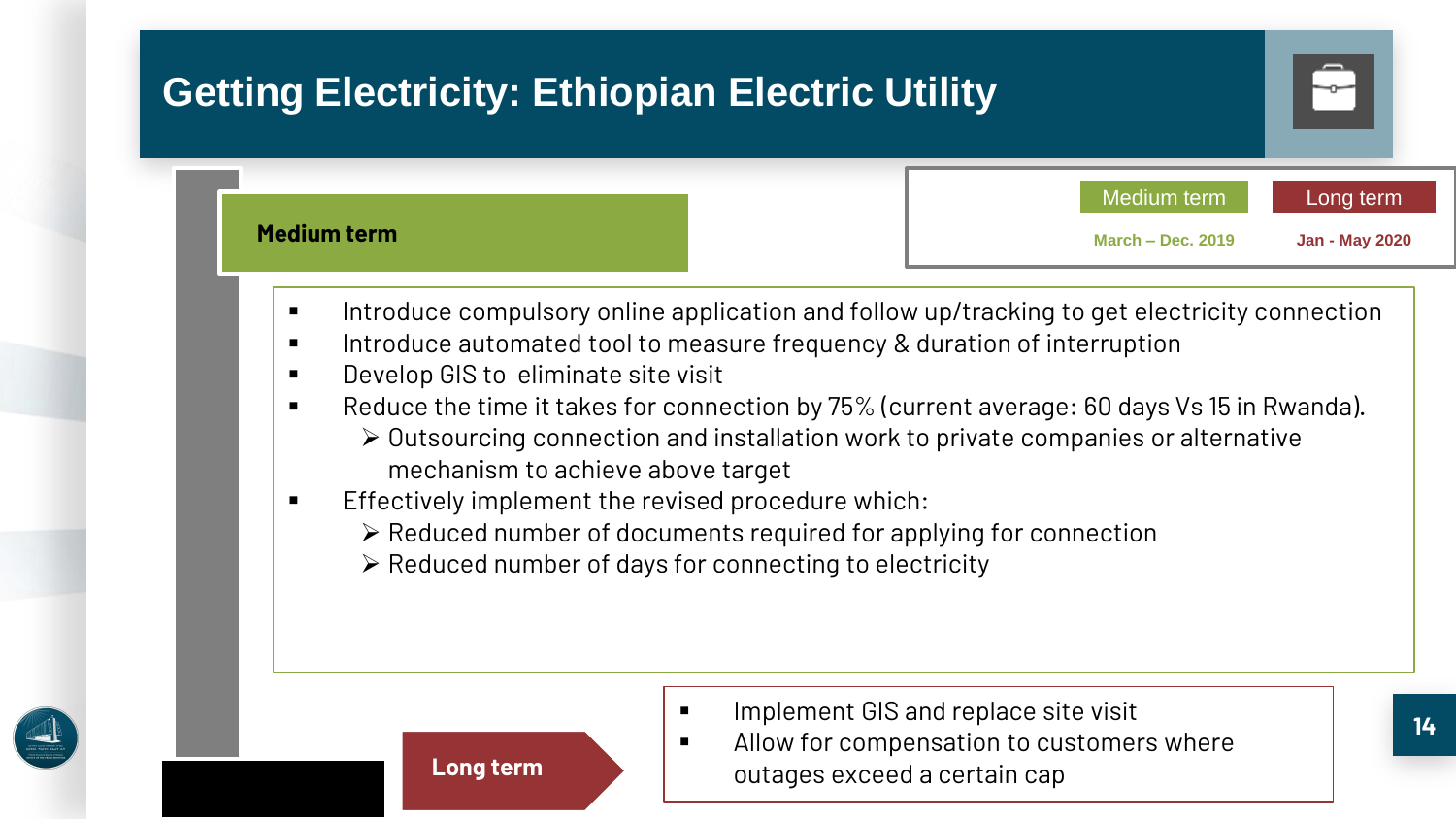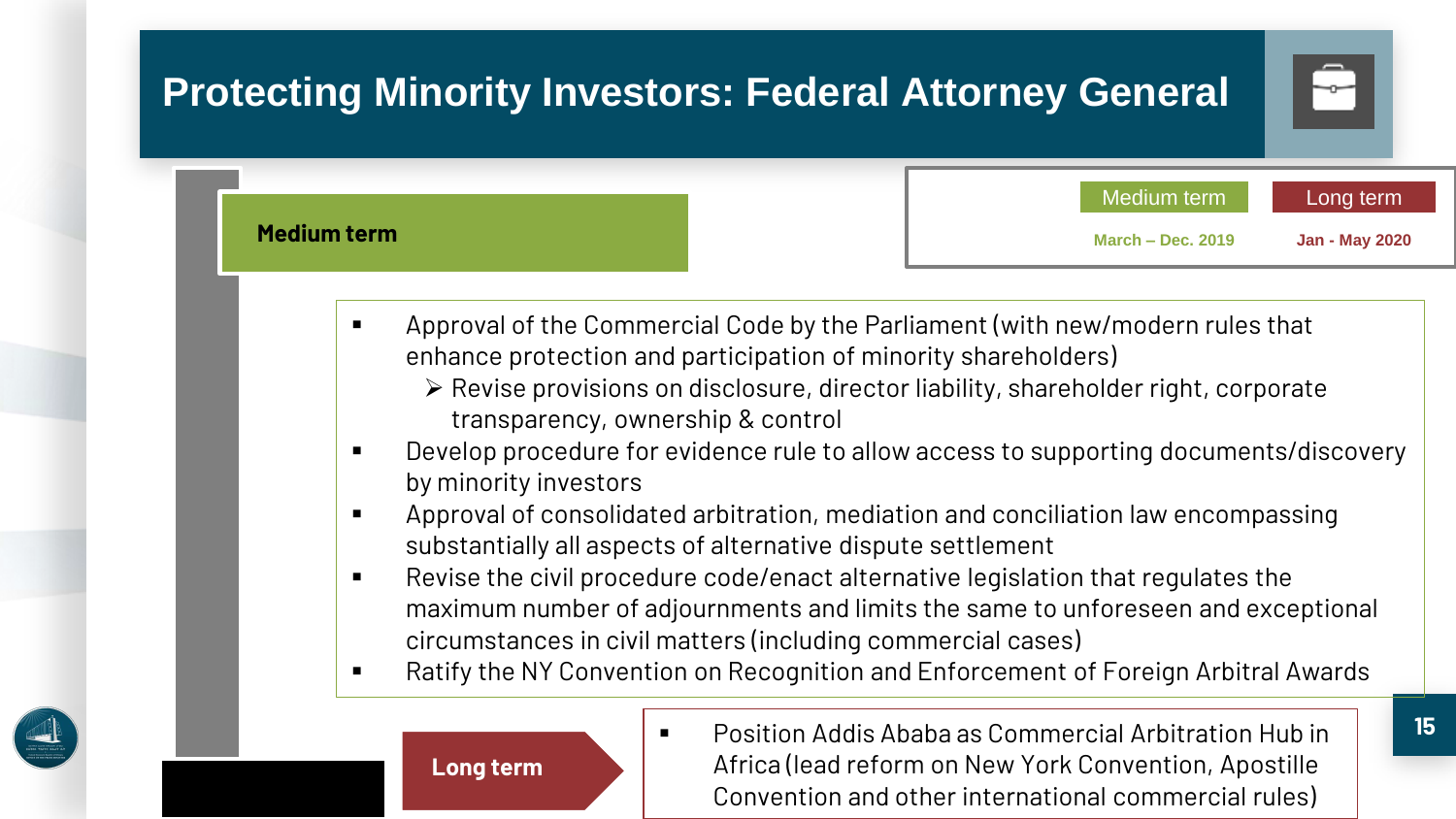| <b>Resolving Insolvency: Federal Attorney General, Federal</b><br><b>High Court</b> |                                         | $\overline{\phantom{m}}$           |
|-------------------------------------------------------------------------------------|-----------------------------------------|------------------------------------|
| <b>Medium term</b>                                                                  | Medium term<br><b>March - Dec. 2019</b> | Long term<br><b>Jan - May 2020</b> |

- Approval of the Commercial Code by the Parliament (with new/modern rules on bankruptcy and reorganization procedures including commencement of proceedings, management of debtor's assets, reorganization proceedings, creditor participation and recovery rate)
- Reduce time for resolving insolvency from 3 years by 50% through assigning specialized bench

Effectively implement the new insolvency law regime by:

- **Enacting secondary legislation (regulation or directive** that sets fees for insolvency practitioners as well as modalities and standardized forms for procedures
- Development of insolvency regulator
- Licensing insolvency practitioners



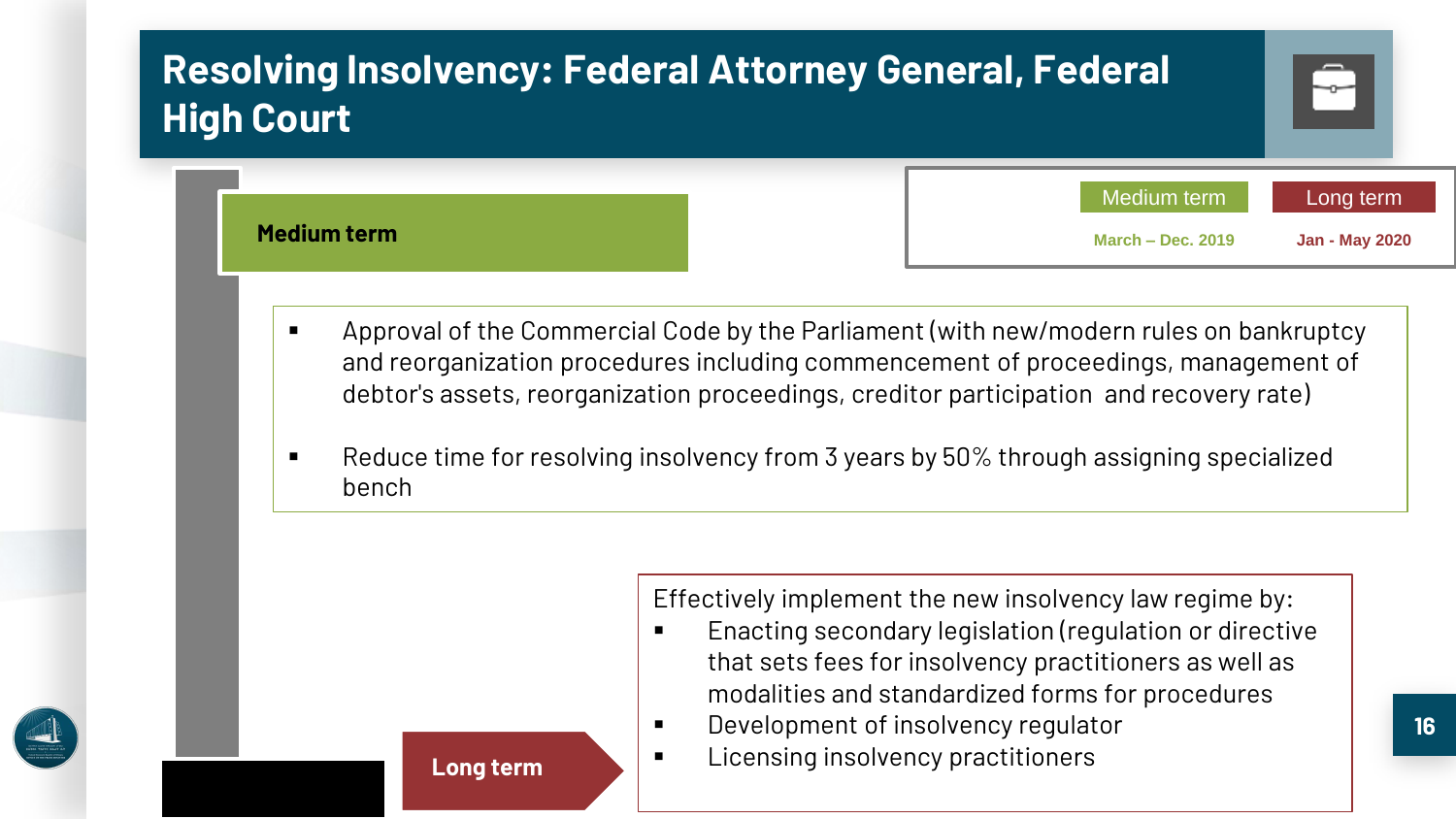## **Enforcing Contracts: Federal First Instance, High and Supreme Courts**



**Long term**



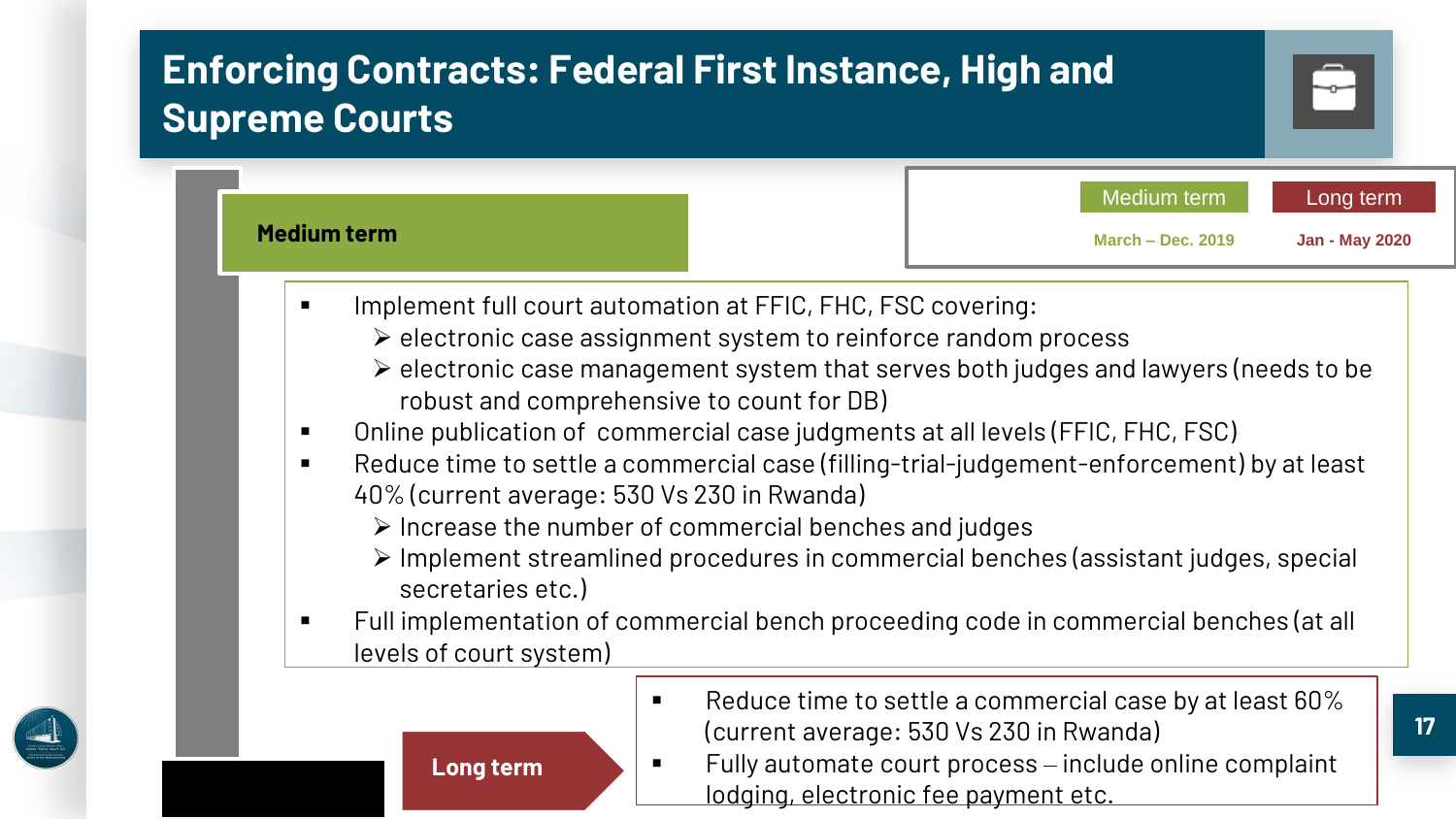

- National ID: vital to consolidate/verify data, create trust and simplify application requirements
- $\triangleright$  E-payment: core for full automation of all e-platforms
- E-signature: core for full automation of all e-platforms

agencies

**Long term**



- E-payment, signature and ID implemented
- System interface among agencies: Ministry of Trade and Industry, Ministry of Revenue, Customs Commission, National Bank of Ethiopia, Addis Ababa Construction Bureau, Addis Ababa Land Administration, Courts etc ■ Reliable access to power and internet in all government